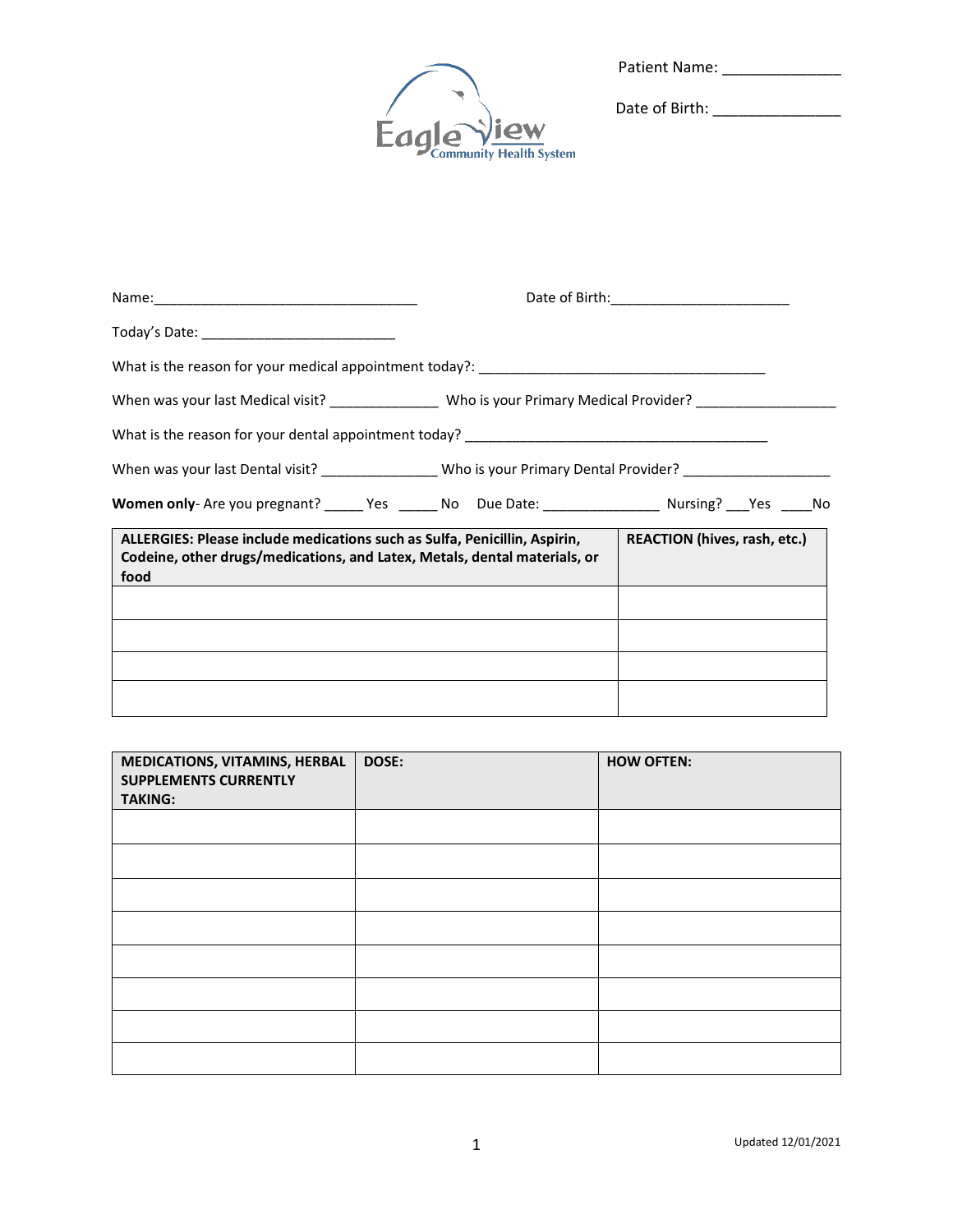| <b>Patient Name:</b> |
|----------------------|



Date of Birth: \_\_\_\_\_\_\_\_\_\_\_\_\_\_\_

| What Pharmacy do you use? | Street: |  |
|---------------------------|---------|--|
| City:                     | State:  |  |

PAST HISTORY: Have you ever had or do you now have any of the following:

| Check each item                                              | Yes | <b>No</b> | Check each item                                   | Yes | No |
|--------------------------------------------------------------|-----|-----------|---------------------------------------------------|-----|----|
| Alcohol use<br>$\mathbf{r}$<br>Do you have a desire to quit? |     |           | (Hypotension) Low Blood Pressure                  |     |    |
| Yes No                                                       |     |           |                                                   |     |    |
| Anemia or other blood disease                                |     |           | Meningitis                                        |     |    |
| Anorexia                                                     |     |           | Menstrual difficulties                            |     |    |
| Appendicitis, acute or chronic                               |     |           | Mononucleosis                                     |     |    |
| Arthritis                                                    |     |           | Nervous or mental disease                         |     |    |
| <b>Artificial Heart Valves</b>                               |     |           | Pacemaker                                         |     |    |
| Asthma                                                       |     |           | Pneumonia                                         |     |    |
| Autism                                                       |     |           | Poliomyelitis                                     |     |    |
| <b>Back problems</b>                                         |     |           | Pregnancies                                       |     |    |
| <b>Binge eating</b>                                          |     |           | Psychiatric Care                                  |     |    |
| <b>Bleeding Abnormalities</b>                                |     |           | Recreational Drugs: (i.e. Meth, Cocaine,          |     |    |
|                                                              |     |           | Ecstasy)                                          |     |    |
|                                                              |     |           | Do you have a desire to quit?<br>Yes No           |     |    |
| <b>Bronchitis</b>                                            |     |           | <b>Respiratory Disease</b>                        |     |    |
| Cancer: Please list Type:                                    |     |           | <b>Rheumatic fever</b>                            |     |    |
| Chemotherapy or Radiation Treatments                         |     |           | Hernia                                            |     |    |
| Cardiovascular disease                                       |     |           | Sexually transmitted diseases                     |     |    |
| Chickenpox                                                   |     |           | Shortness of Breath                               |     |    |
| Depression/Anxiety                                           |     |           | Sinus disease                                     |     |    |
| <b>Diabetes</b>                                              |     |           | Skin disease                                      |     |    |
| Ear infections, disease, mastoid, etc.                       |     |           | Smoker<br>Do you have a desire to quit?<br>Yes No |     |    |
| Emphysema/COPD                                               |     |           | Stroke                                            |     |    |
| Epilepsy or convulsive disorder                              |     |           | Swollen Neck Glands                               |     |    |
| Gallbladder disease                                          |     |           | Thyroid trouble                                   |     |    |
| Glaucoma                                                     |     |           | Tonsillitis                                       |     |    |
| Hay fever                                                    |     |           | Tuberculosis                                      |     |    |
| Headache                                                     |     |           | Tumor or growth on head or neck                   |     |    |
| <b>Hearing Loss</b>                                          |     |           | Ulcer, stomach or duodenal                        |     |    |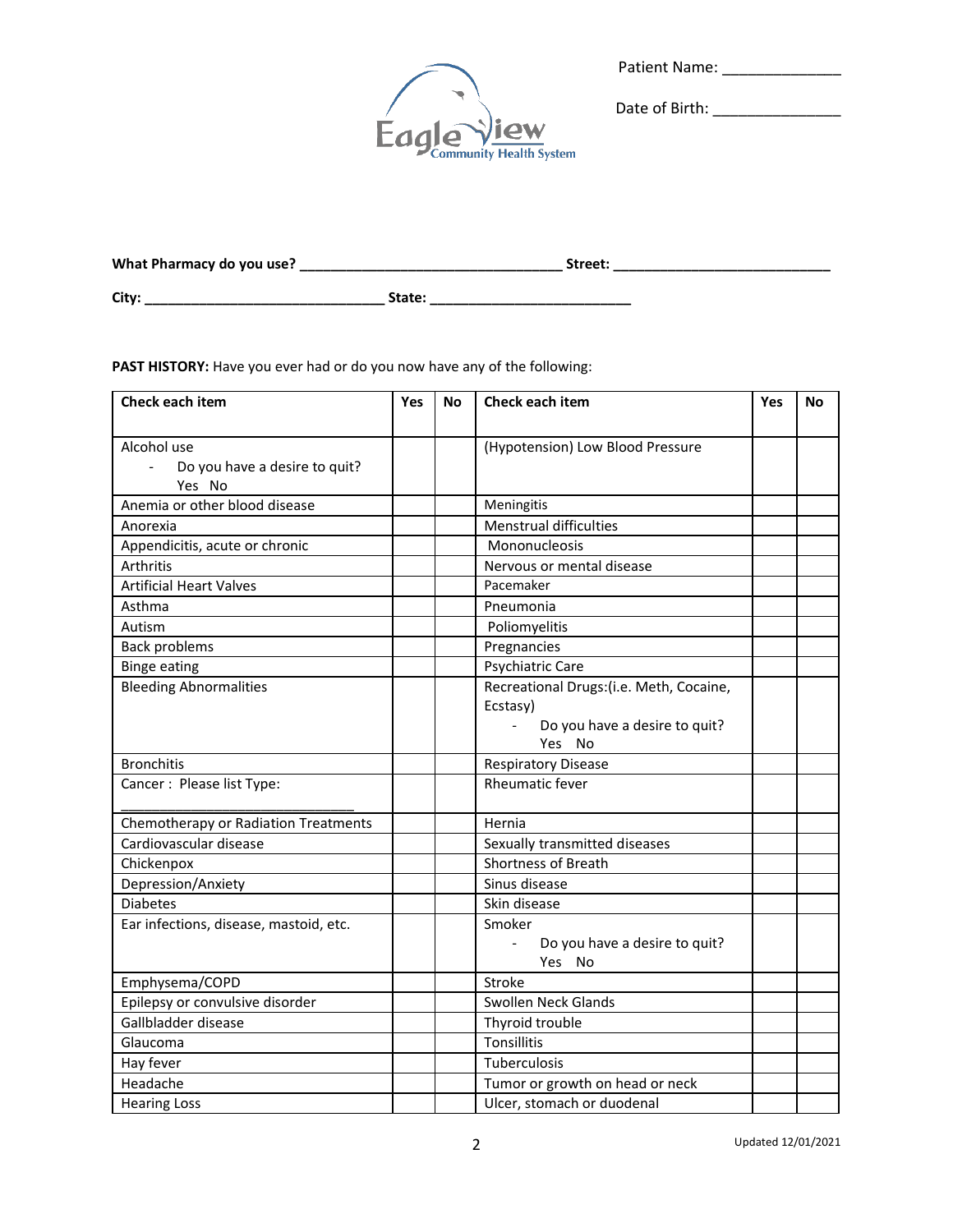Patient Name: \_\_\_\_\_\_\_\_\_\_\_\_\_\_



Date of Birth: \_\_\_\_\_\_\_\_\_\_\_\_\_\_\_

| <b>Hepatitis</b>                   | Vertigo (dizziness) or fainting spells |  |
|------------------------------------|----------------------------------------|--|
| HIV infection                      | Vomiting or losing weight              |  |
| Hypertension (High Blood Pressure) | Whooping cough                         |  |
| Jaw Pain                           | Liver disease                          |  |
| Jaundice                           | Kidney disease                         |  |
| Injuries (serious)                 |                                        |  |
| If yes, please explain:            |                                        |  |

Have you had any surgeries or hospitalizations? (please place date or approximate date on line)

| Appendectomy            | Tonsillectomy                         | Adenoidectomy |                   |  |
|-------------------------|---------------------------------------|---------------|-------------------|--|
| Hysterectomy            | Cholecystectomy (gallbladder removal) |               | Caesarean Section |  |
| Other (please explain): |                                       |               |                   |  |

\_\_\_\_\_\_\_\_\_\_\_\_\_\_\_\_\_\_\_\_\_\_\_\_\_\_\_\_\_\_\_\_\_\_\_\_\_\_\_\_\_\_\_\_\_\_\_\_\_\_\_\_\_\_\_\_\_\_\_\_\_\_\_\_\_\_\_\_\_\_\_\_\_\_\_\_\_\_\_\_\_\_\_\_\_\_\_\_\_\_

**Please indicate when you last had any of the following diagnostic tests and/or screening services and when and where those were completed:**

| <b>Test/Screening/Vaccine</b>                        | Date       | <b>Place of Service:</b> |          | May we obtain these |
|------------------------------------------------------|------------|--------------------------|----------|---------------------|
|                                                      | Completed: |                          | records? |                     |
| Mammogram                                            |            |                          | Yes      | No                  |
| Colonoscopy                                          |            |                          | Yes      | No                  |
| <b>Colon Cancer Stool Test</b>                       |            |                          | Yes      | No                  |
| <b>Cervical Cancer</b><br><b>Screening/PAP Smear</b> |            |                          | Yes      | No                  |
| <b>Bone Density Test</b><br>(DEXA Scan)              |            |                          | Yes      | No                  |
| <b>HIV Screening</b>                                 |            |                          | Yes      | No                  |
| <b>Hepatitis C Screening</b>                         |            |                          | Yes      | No                  |
| <b>Tetanus Vaccine</b>                               |            |                          | Yes      | No                  |
| <b>Pneumonia Vaccine</b>                             |            |                          | Yes      | No                  |
| <b>COVID Vaccine</b>                                 |            |                          | Yes      | No                  |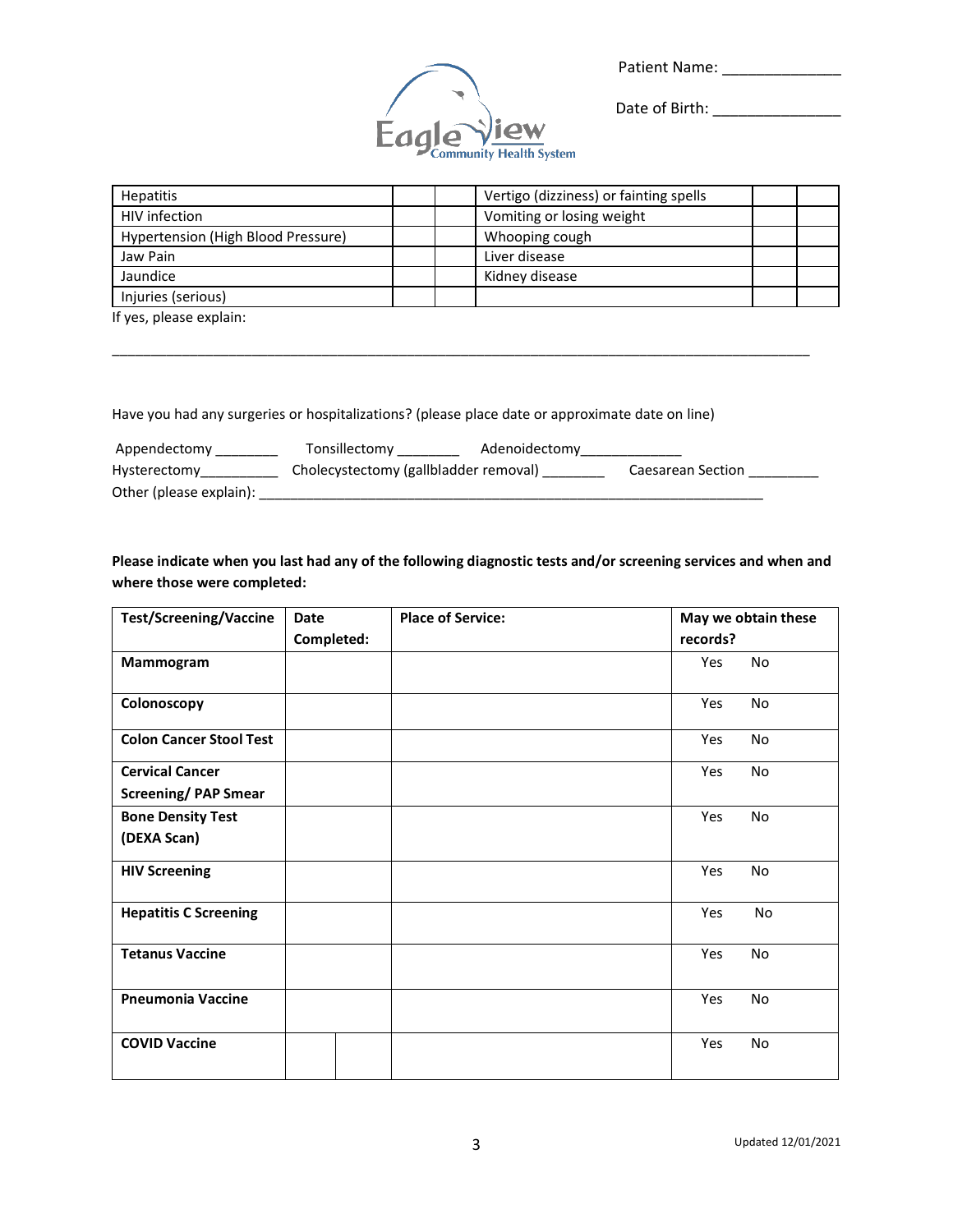| <b>Patient Name:</b> |  |
|----------------------|--|
|                      |  |



Date of Birth: \_\_\_\_\_\_\_\_\_\_\_\_\_\_\_

| <b>Flu Vaccine</b> |  | Yes | No |
|--------------------|--|-----|----|
| Eye Exam           |  | Yes | No |

**If you consent to Eagle View Community Health System obtaining your records to keep your medical record up to date, please sign the attached consent form.** 

# **SOCIAL HISTORY:**

| Living Status: _____ Alone _____ With Parents _____ With Spouse _____ Assisted Living or Nursing Home<br>______ Other |
|-----------------------------------------------------------------------------------------------------------------------|
| Education: Elementary Junior High High School College Colles Post Grad Doctorate                                      |
| Caffeine: Never Past Current Type: Coffee Fea Soda Energy Drinks<br>How many cups daily? __________________           |
| <b>Exercise:</b> None Aerobics Walking Weightlifting Other Days/Weekly                                                |
| Do you require communication needs: _____ Hearing _______ Vision _______ Reading                                      |

\_\_\_\_\_\_\_\_\_ Other (please list): \_\_\_\_\_\_\_\_\_\_\_\_\_\_\_\_

### **Other**: Do you currently have:

| A Living Will?                                                                               | Yes | No |
|----------------------------------------------------------------------------------------------|-----|----|
| Medical Power of Attorney?                                                                   | Yes | No |
| Would you like more information regarding a Living will and/or Medical Power of<br>Attorney? | Yes | No |

## **FAMILY HISTORY:** Do any of your blood relatives have a history of any of the following? If so, please circle.

|         | Family       |                | Family       |
|---------|--------------|----------------|--------------|
|         | Relationship |                | Relationship |
| Cancer: |              | Kidney Disease |              |
| Yes/No  |              |                |              |
| Type_   |              |                |              |
|         |              |                |              |
|         |              |                |              |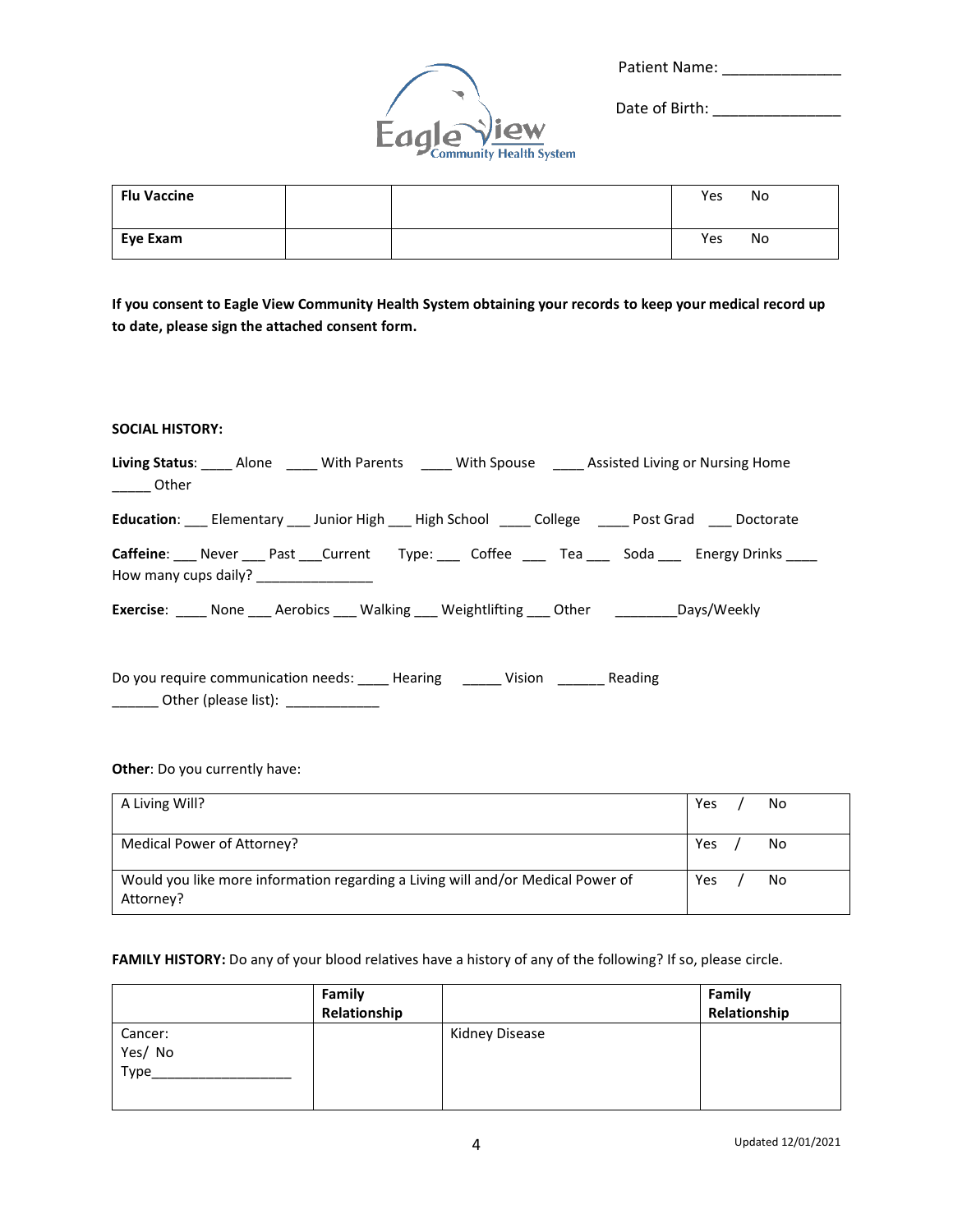Patient Name: \_\_\_\_\_\_\_\_\_\_\_\_\_\_



Date of Birth: \_\_\_\_\_\_\_\_\_\_\_\_\_\_\_

| <b>Heart Disease</b> | <b>Diabetes</b>                 |
|----------------------|---------------------------------|
| High Blood Pressure  | Nervous or Mental disease       |
| Liver Disease        | Asthma or Hay Fever (allergies) |
| Stroke               | Convulsions                     |
| <b>Tuberculosis</b>  | Stomach Disease                 |
| Lung Disease         | Alcohol or Drug Use             |

## **DENTAL HISTORY:**

| Are you experiencing pain/discomfort today?                               | Do your gums bleed when brushing teeth or       |  |  |  |
|---------------------------------------------------------------------------|-------------------------------------------------|--|--|--|
| <b>YES</b><br><b>NO</b>                                                   | flossing?<br><b>YES</b><br>NO.                  |  |  |  |
| Have you ever been diagnosed with any health conditions                   | How many times per day do you floss? ____       |  |  |  |
| that require a pre-medication antibiotic before dental                    | Brush? $\frac{1}{2}$                            |  |  |  |
| treatment? YES<br><b>NO</b>                                               |                                                 |  |  |  |
|                                                                           | Type of Bristles: ___Hard __Medium __Soft       |  |  |  |
|                                                                           |                                                 |  |  |  |
| Are you unhappy with the appearance of his/her teeth?                     | Do you have regular dental checkups?            |  |  |  |
| <b>YES</b><br><b>NO</b>                                                   | <b>YES</b><br>NO.                               |  |  |  |
|                                                                           | Date of Last Exam: ______________               |  |  |  |
|                                                                           | Date of Last Xray's: ______________             |  |  |  |
|                                                                           |                                                 |  |  |  |
| Do you suffer from pain in mouth, face, neck, throat or                   | Are you taking fluoride supplements?            |  |  |  |
| jaw (TMJ)? YES<br>NO.                                                     | <b>YES</b><br>NO.                               |  |  |  |
| Do you have fear which has prevented patient from                         | Does the water you drink contain fluoride?      |  |  |  |
| seeking dental care? YES<br>NO.                                           | <b>YES</b><br>NO<br><b>UNKNOWN</b>              |  |  |  |
| Are you allergic to any metals or dental materials?                       | When was the last date of fluoride application? |  |  |  |
| <b>YES</b><br>NO.                                                         |                                                 |  |  |  |
| Have you ever had any of the following dental treatments? (please circle) |                                                 |  |  |  |
| Fillings<br>Implants<br><b>Braces</b><br>Crowns                           | Root Canal Oral Surgery<br>Bridges<br>Implants  |  |  |  |